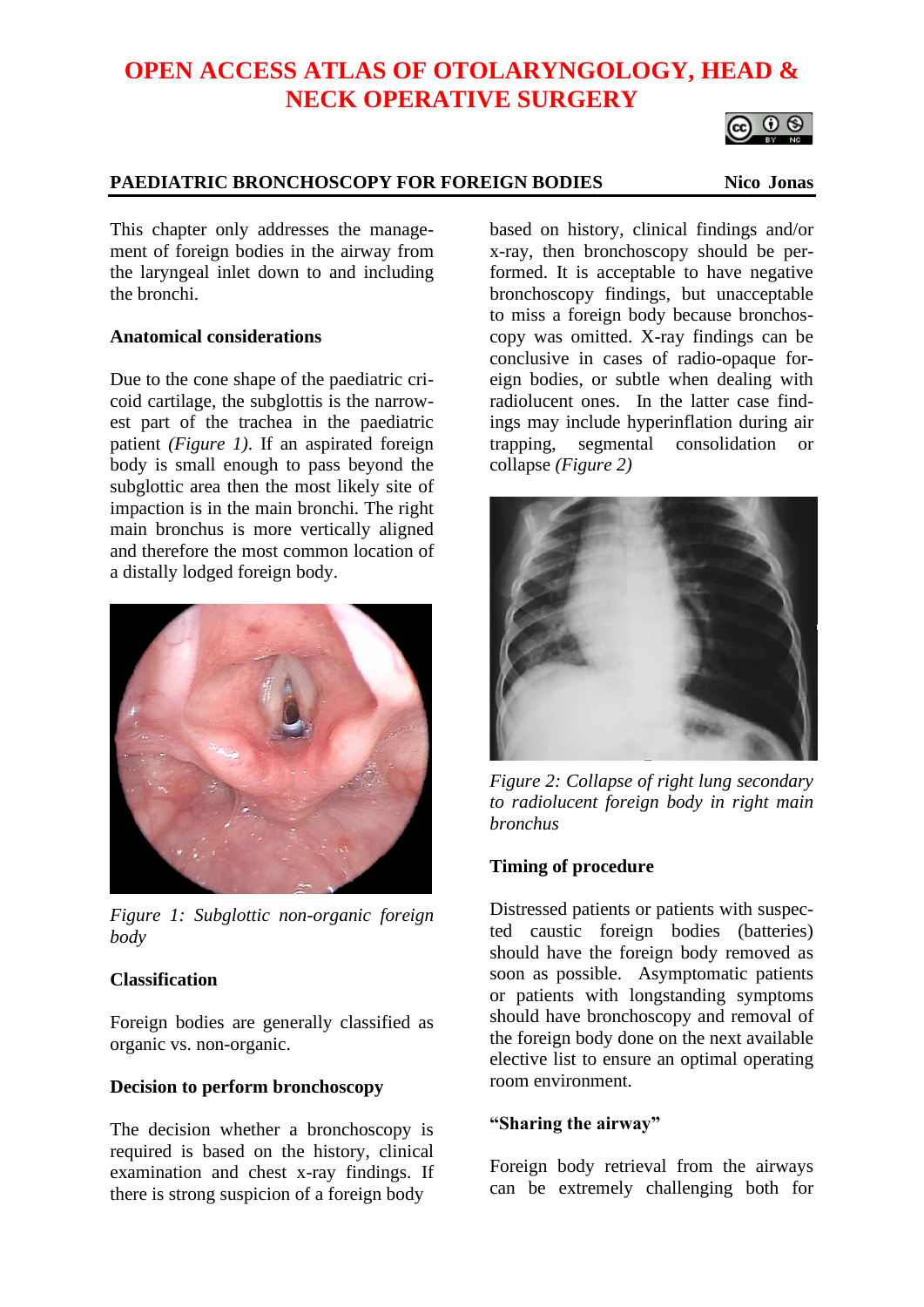surgeon and anaesthetist. An understandding about sharing the airway with the anaesthetist is paramount during the procedure, making good communication with anaesthetic staff absolutely essential.

The surgeon should discuss how the patient will be induced and anaesthetised and how the airway will be maintained during the procedure. It is also important to discuss how the airway will be maintained prior to inserting the ventilating bronchoscope. Options include ventilation by means of a nasopharyngeal airway, laryngeal mask, facemask, or by means of temporary endotracheal intubation. Prior to commencing the procedure, discuss with the anaesthetist what you would do should the patient desaturate i.e. place a ventilating bronchoscope down to the level of the carina and ventilate the patient via the bronchoscope.

#### **Preoperative procedure**

Age-appropriate ventilating bronchoscopes should be ready; one size smaller should be on standby *(Table 1).*

| Age            | <b>Bronchoscope Size</b> |
|----------------|--------------------------|
| 1-6 months     | 3.0                      |
| 6-18 months    | 3.5                      |
| 18 months-3yrs | 4.0                      |
| $3-6yrs$       | 4.5                      |
| 6-9yrs         | 5.0                      |
| $9-14$ yrs     | 6 በ                      |

*Table 1: Age-appropriate bronchoscope sizes*

It is essential that the surgeon be familiar with all the bronchoscopy equipment, especially how to assemble and disassemble the ventilating bronchoscopes *(Figure 3)*. Equipment should be set out and ready to use (white balancing done, lenses cleaned with anti-fog and tested) prior to putting the patient to sleep.



*Figure 3: Equipment required for airway foreign body removal:*

- *1. Side-arm forceps*
- *2. Optical forceps & accompanying endoscope*
- *3. Rigid ventilating bronchoscope & accompanying endoscope*
- *4. Flexible sucker & adrenaline*
- *5. Proximal bronchoscope fittings*

#### **Instructional Video: How to assemble a Paediatric Bronchoscope [https://youtu.be/u0cBIFHwAAc](https://protect-za.mimecast.com/s/gEJ_CBgX56fZ2QKrszxL7d)**

#### **Anaesthetic**

The most commonly employed anaesthetic technique is gas induction with the patient breathing spontaneously and maintaining his/her own airway. The anaesthetist will thereby gain some information about how stable the airway is, how much support is required and what oxygen saturation the patient is maintaining. As soon as the patient is asleep, topical local anaesthetic is sprayed onto the vocal cords. The airway can then be maintained using a facemask, nasopharyngeal airway *(Figure 4),* laryngeal mask or endotracheal tube ventilation until the ventilating bronchoscopes is inserted.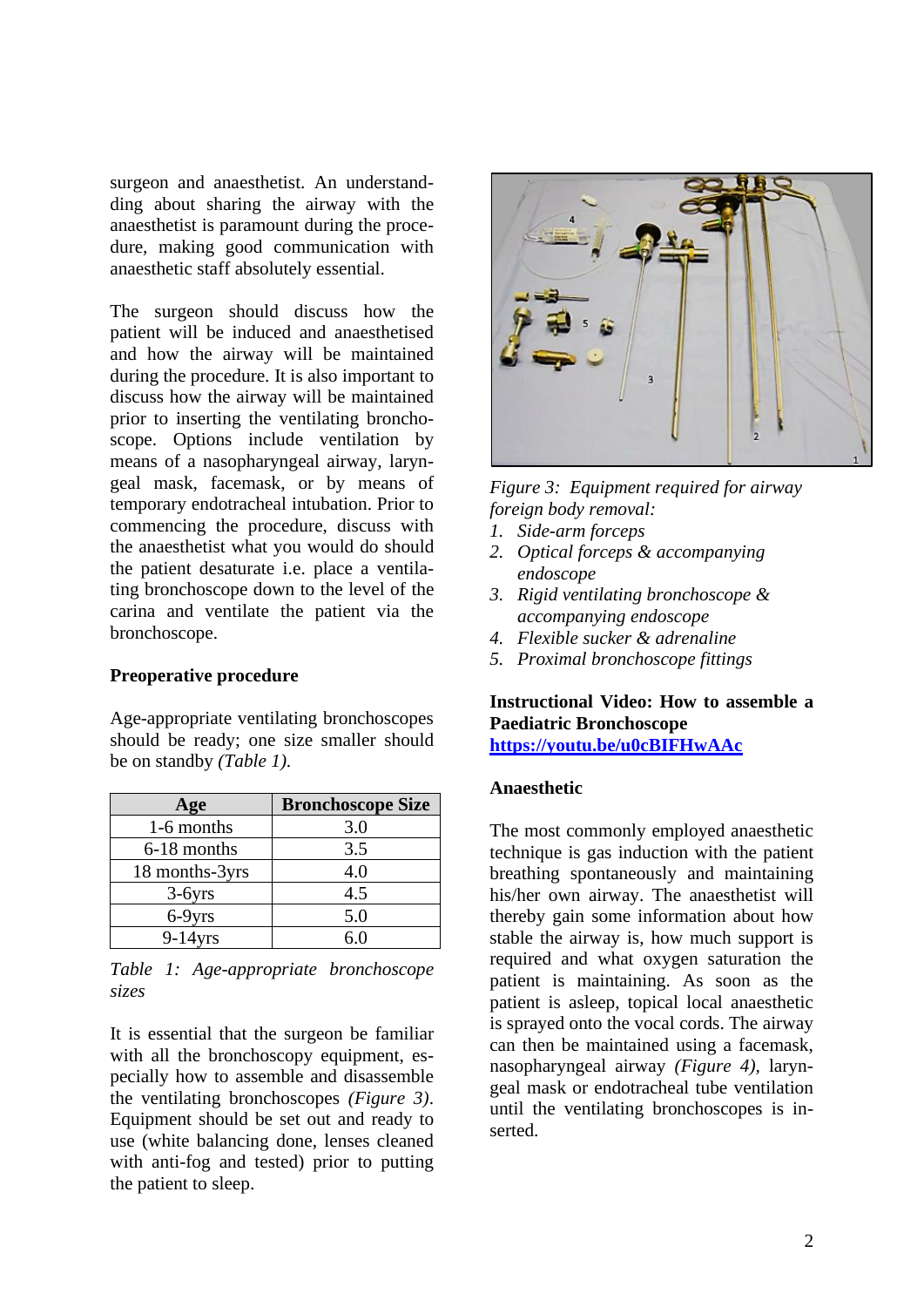

Nasopharyngeal airway

Epiglottis/laryngeal inlet

*Figure 4: Position of nasopharyngeal tube for ventilation*

## **Positioning the patient**

A shoulder roll is used to hyperextend the neck and a head ring is employed to stabilise the head. Care should be taken in patients with known or suspected atlantooccipital instability.

### **Equipment**

An age-appropriate ventilating bronchoscope is used *(Table 1).* Note that a size 3.5 ventilating scope is the smallest bronchoscope that will allow the use of a flexible suction catheter as well as permit sufficient ventilation.

#### **Procedure**

A gum/tooth guard is inserted. The bronchoscope is then inserted. The anaesthetist's laryngoscope can be used to facilitate passage of the bronchoscope through the vocal cords. Withdrawing the endoscope within the bronchoscope allows visualisation of the entire circumference of the tip of the bronchoscope and allows easy placement of the bronchoscope into the larynx. As soon as the bronchoscope is passed through the vocal cords the anaesthetist can ventilate the patient through the bronchoscope.

The trachea and bronchi should be thoroughly examined. If a foreign body is identified, then careful suctioning should be done around it using a flexible suction catheter that is passed through the side port of the bronchoscope *(Figure 5)*.



*Figure 5: Flexible suction catheter inserted via side-arm of bronchoscope. Inset shows endoscope and suction catheter side-by-side at distal end of bronchoscope*

When there is consolidation, air trapping or collapse on preoperative X-ray due to a foreign body preventing free movement of air, then topical adrenaline can be very beneficial. Applying adrenaline onto the foreign body via the flexible suction causes vasoconstriction and decongestion of the surrounding mucosa. This may improve ventilation of the affected lung; it also reduces bleeding from inflamed mucosa and granulation tissue that surrounds the foreign body. Improved ventilation is evidenced by air bubbles forming around the foreign body due to air escaping from the affected airways and lung distal to the entrapped foreign body.

In order to ensure maximum oxygenation and delivery of anaesthetic gases to the patient, always place the bronchoscope just above the carina and disconnect the suction if you are not actively doing anything *(Figure 6).*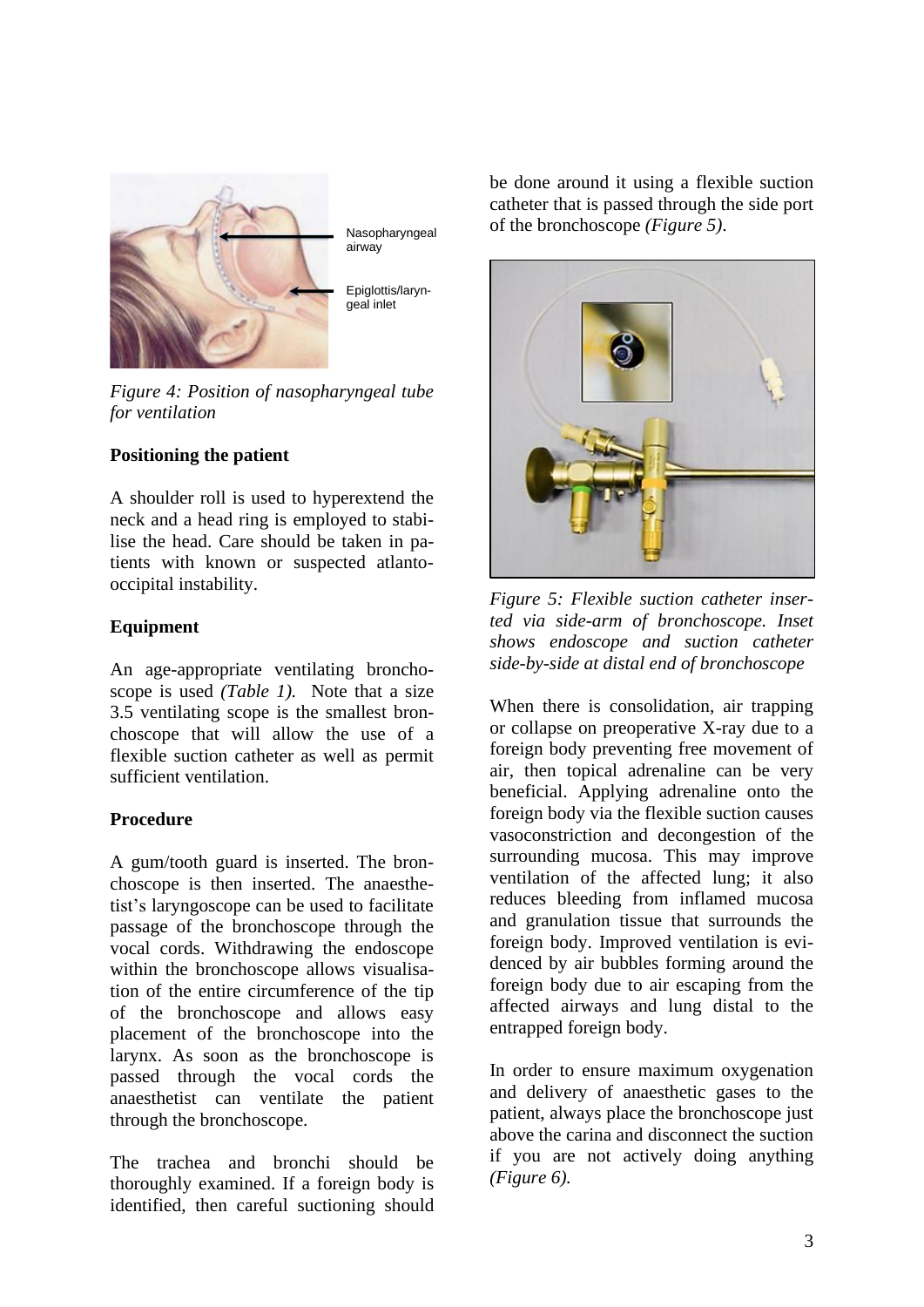

*Figure 6: Placement of bronchoscope in distal trachea just above carina to facilitate optimum ventilation of both lungs*

Once you have a good view of the foreign body a decision is made about the most suitable forceps to use *(Figure 7).*



*Figure 7: Optical foreign body removal forceps: "crocodile forceps" (above) and "peanut forceps" (below)*

The *optical foreign body removal forceps* are introduced into the bronchoscope and advanced towards the foreign body. After grabbing hold of the foreign body, it should either be pulled inside the bronchoscope and removed through the bronchoscope, or in cases of large foreign bodies, pulled up to the end of the bronchoscope and retracted and removed with the bronchoscope. In the latter case the anaesthetist should revert back to ventilating the patient via nasopharyngeal tube or facemask while the surgeon prepares to reintroduce the bronchoscope. The airway is re-examined to ensure that there are no residual foreign bodies, and bronchial lavage is done if required.

If a foreign body is situated distally in the main bronchus and out of the reach of the *optical forceps*, a *side-arm forceps* can be used as it can be advanced to reach a foreign body further down the airway than the *optical forceps* will reach *(Figure 8)*.



*Figure 8: Flexible "sidearm forceps" can be inserted via the side port and is small enough to sit alongside the endoscope inside the bronchoscope*

#### **Postoperative management**

The patient should be observed in hospital for 24hours and receive chest physiotherapy and antibiotics if indicated. Patients should be rescoped if there was evidence of circumferential granulations due to concerns about airway stenosis developing in future.

#### **Important tips**

- 1. Use 90% of your time to prepare (with topical adrenaline and suctioning) and 10% of your time to remove the foreign body
- 2. Apply adrenaline to decongest and optimise the visual field